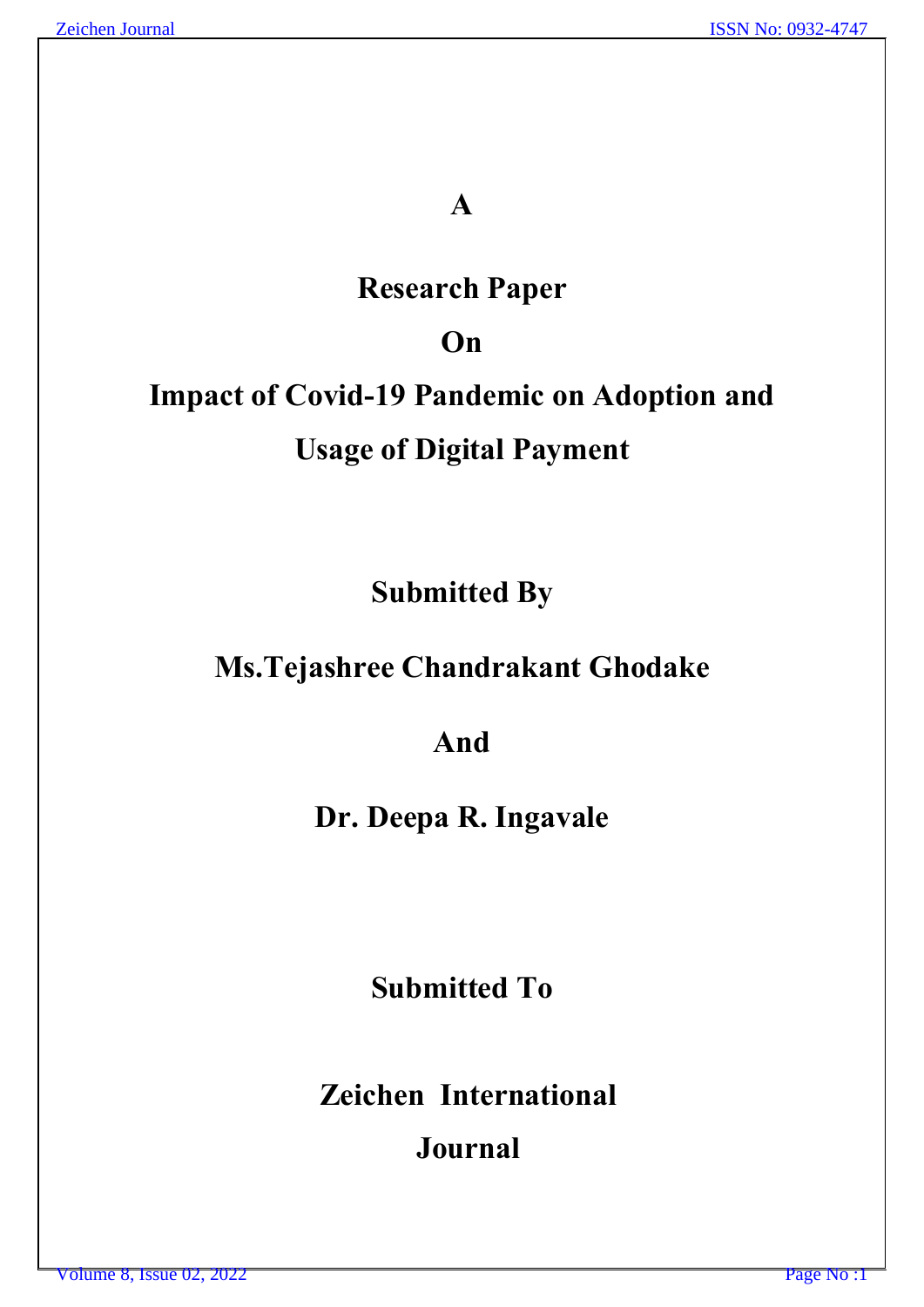### **Impact of Covid-19 Pandemic on Adoption and Usage of Digital Payment**

*\****Tejashree C.Ghodake1 Dr.Deepa R. Ingavale2**

*1 Research Scholar. MBA Unit, Department of Commerce and Management, Shivaji University, Kolhapur.*

*2 Assistant Professor, MBA Unit, Department of Commerce and Management, Shivaji University, Kolhapur.*

*Abstract:*

*Due to Covid-19 pandemic world has become shake upside down. Every business field from small to large faced huge loss due to lockdown worldwide. After the announcement by Prime Minister Modi, lockdown period started from 24th march 2020 in India. Due to this national emergency human being locked at their home and they were facing the problem of making payment of light bills, water bills, Insurance, purchasing essentials etc. Due to fear of spread of virus citizens switched from offline to online payment options. The Covid-19 pandemic represents turning point for the payment industry. From the period of lockdown not only large business or shapes but also small-small grocery shop holders, Medical facilities etc. accepted the digital payment options. The urgent needs of essentials goods was forcing people to switch to digital payment. Hence, in the present research paper, an attempt has been made to analyze the impact of Covid-19 on Adoption and Usage of digital payment. Also the study focuses on factors influencing on the adoption of digital payment during Covid-19.*

**Keywords: - Covid-19 Pandemic, Lockdown, Digital Payment, Adoption.**

1

**<sup>\*</sup>Corresponding Author -** *\****Tejashree C.Ghodake,****Research Scholar. MBA Unit, Department of Commerce and Management, Shivaji University, Kolhapur, crteju715@gmail.com**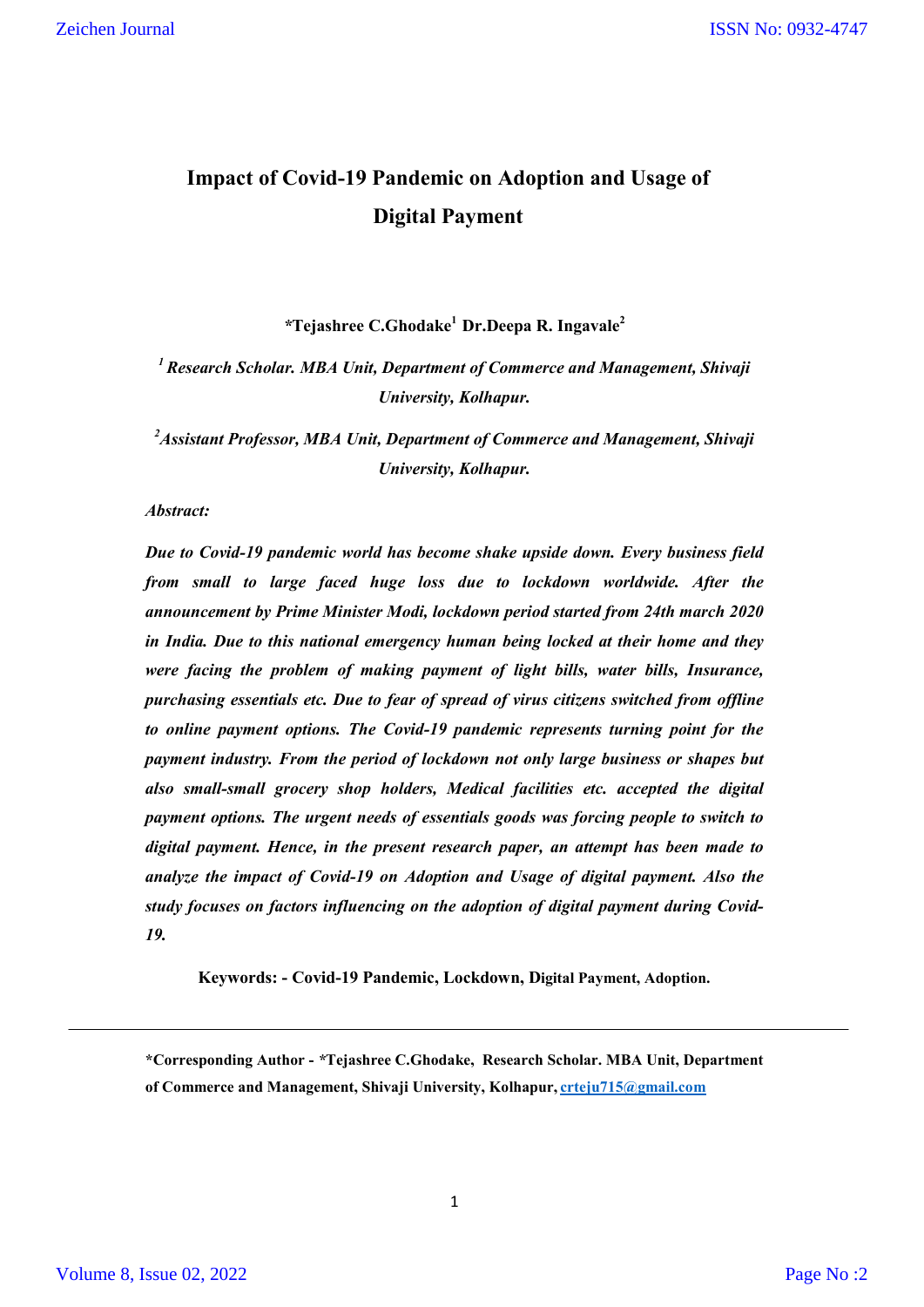### **1. Introduction:-**

The mobile technology advancement made drastic change in the today's world. Earlier days this technology was used for communication purpose but now a-days it also work as entertainment tool, internet service & payment tool etc. Due to this innovation customer need not to wait in the queue for longer period, need not to wait for clearing of chqeues, it is available 24 hrs. Of days and 365 days of year. The bold step of demonetization drastically had shaken the Indian economy. Before the demonetization, there was the existence of digital payment options, but they were not whole heartedly accepted by Indian citizens. Due to lack of trust on digital payment becomes hurdle in the way of cashless society or economy. After the demonetization Indian economy slightly move towards cashless economy, but still not accepted whole heartedly. Till last year (2019) the usage of digital payment was choice, but from this year (2020), uncertain lockdownforced the people to use digital payment. However this uncertain longevity habituated to digital payment platforms, almost by force. Due to Covid-19 pandemic, this nationwide lockdown has benefited digital payment platform as 42% Indians have increased usage of digital means for payments (PTI, 2020). It is said that, Indian people are known for not trusting on online shopping or payment platform due to several reasons. But because of the Covid-19 pandemic they have shifted to digital payment for purchase of essential goods. What is digital payment? The digital payment is a way of payment which made through digital payment modes. What are the digital payment modes? There are various payment modes from offline to online. Offline modes include cash, cheque and demand draft. Online or digital payment mode includes payment through QR code, UPI, Payment Gateway, Internet banking, mobile banking, card payment, E-wallet and mobile wallet and many more. Due to risk or fear of handling coins and bank notes and also rule of social distancing, Indiansare ready to accept digital payment. Due to increased security features opted by digital payment platforms, customers can safely use digital payment mode for their payments.

### **2. Literature Review:-**

Volume 8, Issue 02, 2022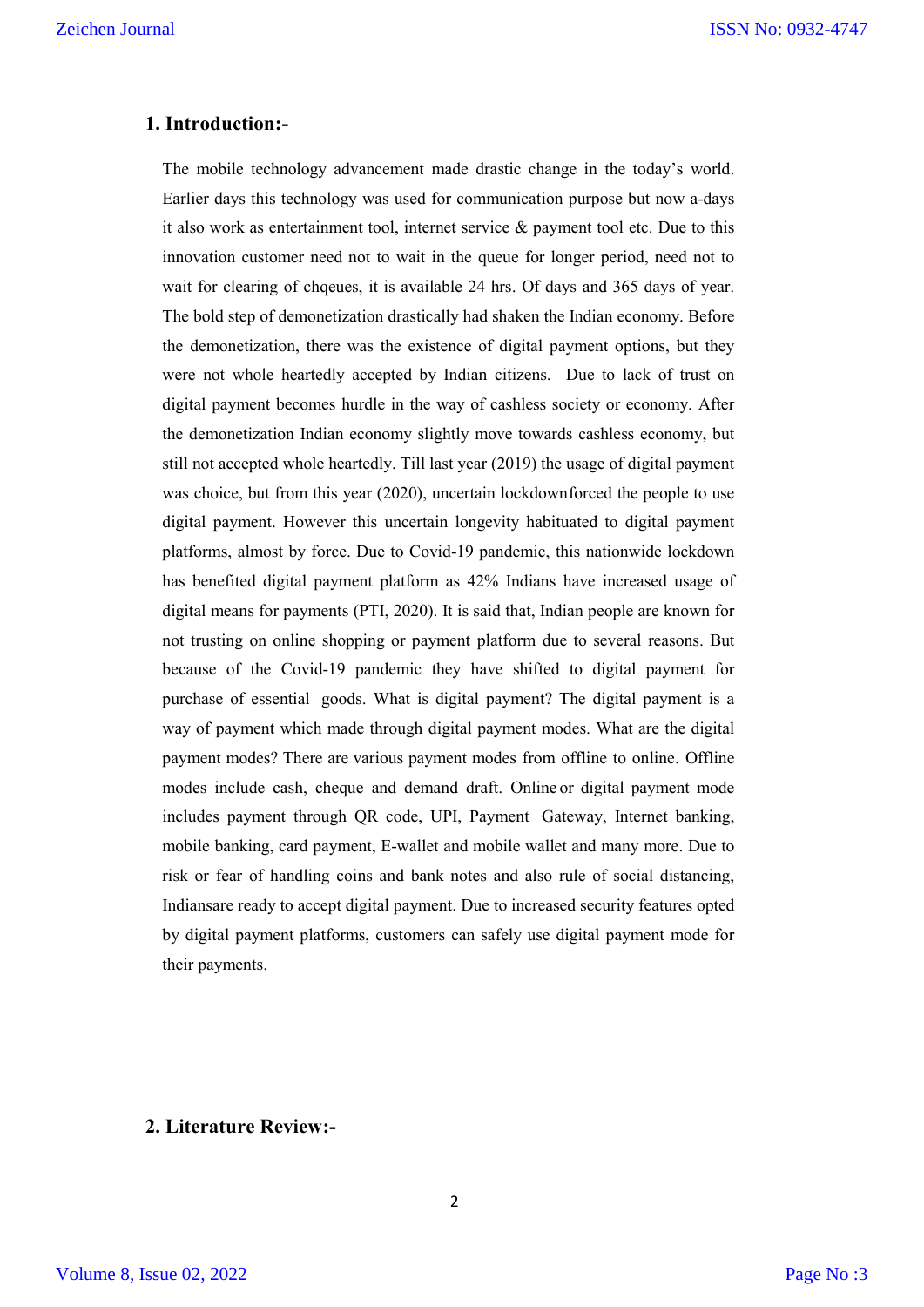Khosala (2020) in their research paper on "6 digital payment modes to look at during and post covid-19 outbreak", mentioned that the covid-19 pandemic encouraged the usage of digital payments. The research also stated that not only large business but also small grocery stores, OTT, online gaming, e-learning, ATM withdrawals usages are giving boost to the use of digital payment.

Xiao et al., (2020) in their paper on "How digital payments can help countries cope with covid-19 other pandemic: lesson's from China" have said that rule of social distancing could be with the world for coming years ahead. The study also stated that, due to digital payment options, people can perform transactions while in quarantine or social distancing. The research concluded that during the corona virus pandemic, digital payment have been helping the people to reduce contact with virus and keeping the economy running.

PTI (2020) in the article on "42 per cent Indian's have increased use of digital payment during COVID-19 lockdown : Report ", have stated that lockdown brought many  $1<sup>st</sup>$  time users who were not very techno-savvy come closer to the digital payments ecosystem as they had a need to make digital payments for essentials.

Shrivastava et al., (2020) in their article on "Digital Payments slip 30% on covide-19 curbs", mentioned that digital transactions processed by leading firms, both online andoffline are being the brunt due to restrictions in the place to prevent a covid-19 outbreak.

Chawla (2020) in the article on "Covid-19 as a Catalyst in the Deeper Acceptance of Digital Payment Platform", have stated that cash lost its dominance as a medium of exchange due to covid-19. This uncertain longevity forced the people to perform all transactions with the help of digital payment platform.

Tondon (2020) studied "How covid-19 has accelerated online payment Acceptance Globally." According to study, social distancing has become the new normal these days. The covid-19 pandemic has directly affected to every single human being, regardless of the country, region, status or power. Till 2019, the usage of digital payment mediums was a choice. But with current situation in 2020 the entire outlook towards digital payment has beenchanged and now it is used as a need or essentials.

Research Gap: - From the above literature review, researcher understood that, due to spreading of virus with physical contact and also the need for essentials forced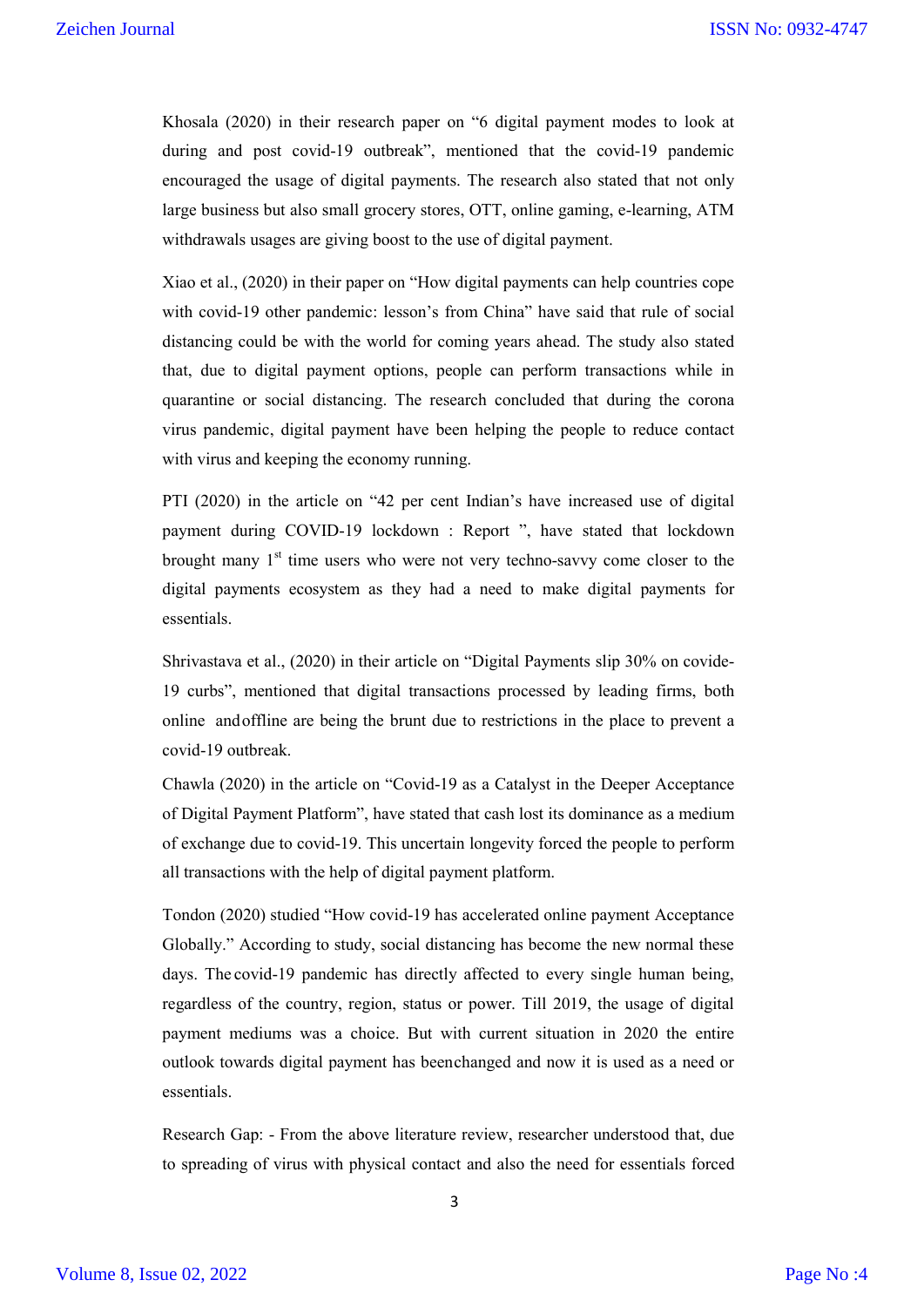the people to shift towards digital payment. Hence the researcher wants to know the impact of Covid -19 pandemic on Adoption and Usage of digital payment among the customers residing inKolhapur district, whether it is actually happened or not in positive way.

### **3. Objectives:-**

- To study the impact of Covid-19 pandemic on usage of digital payment.
- To assess the adoption and usage of digital payment by customer during Covid-19lockdown.
- To analyze the attitude and perception of customers towards digital payment.
- To identify factors which influence customers to adopt digital payment as a paymentmode during Covid-19 period.

### **4. Hypothesis:-**

### **Hypothesis 1-**

- H0: There is no significant relationship between Gender and usage of digital payment.
- H1: There is significant relationship between Gender and usage of digital payment.

#### **Hypothesis 2-**

- H0: There is no significant difference between usage of digital payment before Covid 19 and during Covid 19 pandemic.
- H1: There is significant difference between usage of digital payment before Covid 19 and during Covid 19 pandemic

### **5. Research Methodology:-**

The present study is descriptive in nature and it has made an attempt to understand the Impact of covid-19 pandemic on Adoption and Usage of Digital Payment. For the purpose of the study both primary data and secondary data were used. In order to fulfill objectives of the study the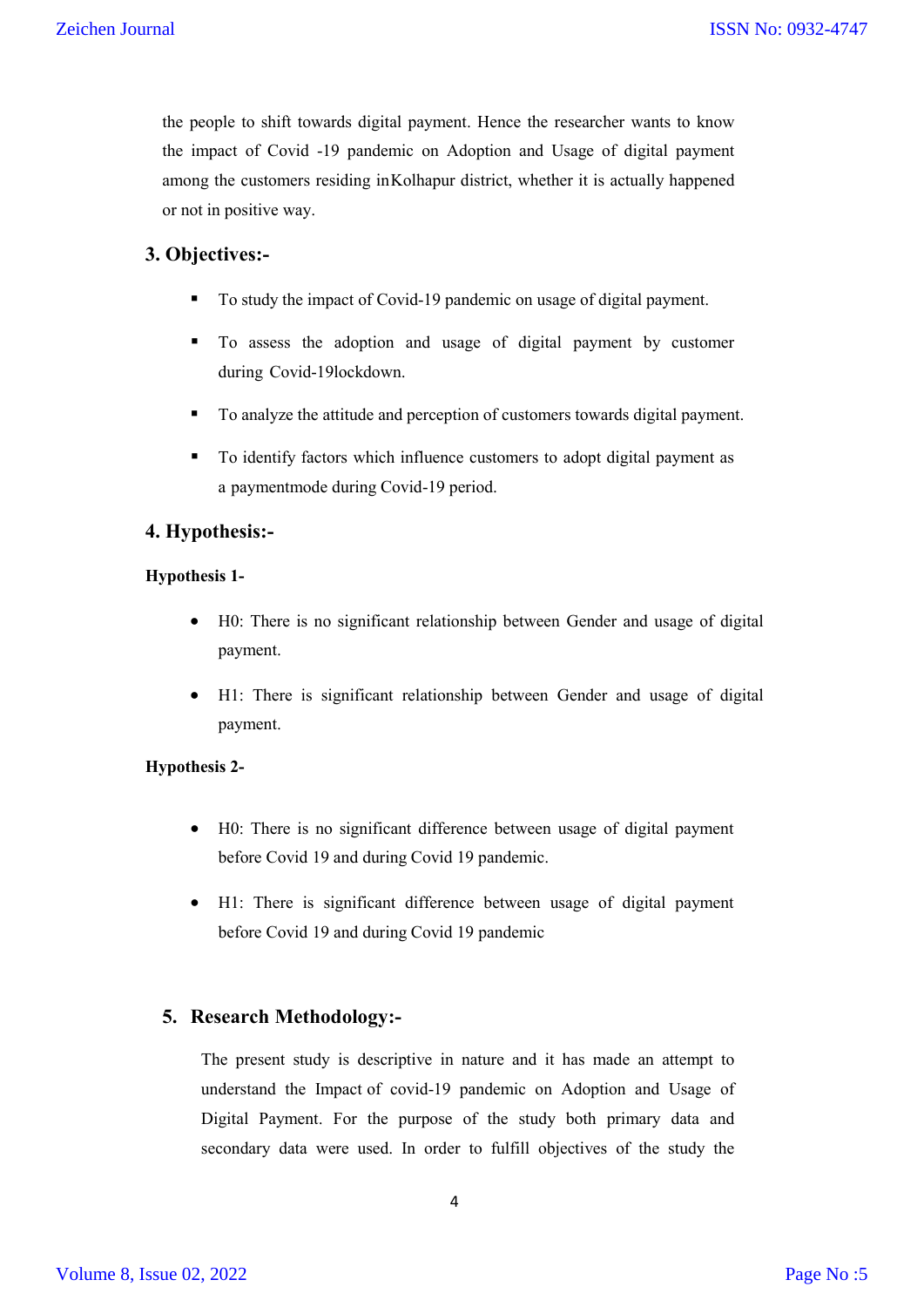researcher has collected data from 122 respondents residing in Kolhapur district of Maharashtra. The data required for the study was collected by using structured questionnaire and due to covid-19 pandemic data collection was done with the help of the Google Form. Analysis was made with help of SPSS and statistical tools like percentage, chi-square test andt-test were used.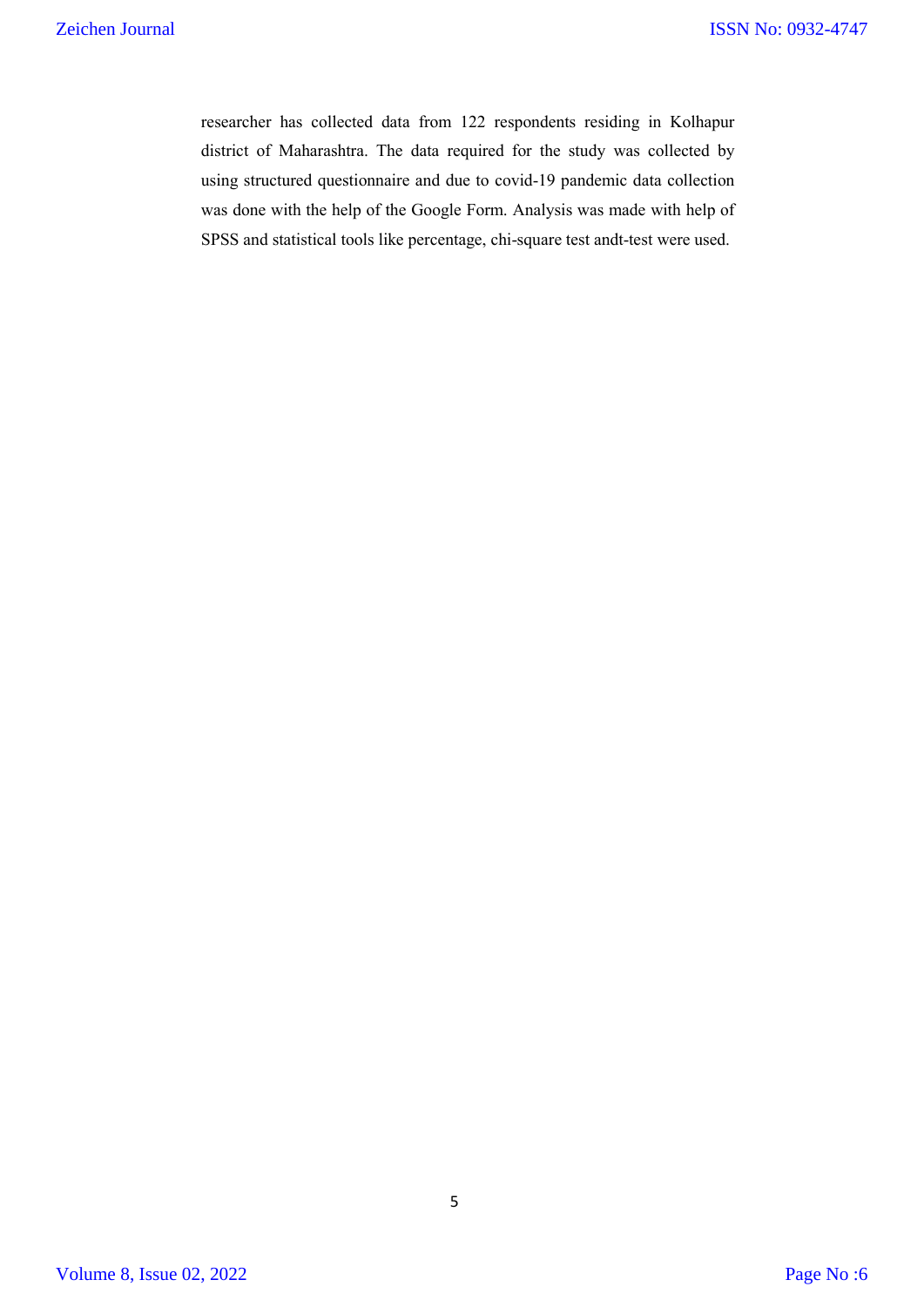### **6. Data Analysis and Discussion**

| No. | <b>Basics</b>         | Categories                 | Respondents     | Percentages      |
|-----|-----------------------|----------------------------|-----------------|------------------|
| 1.1 | Age                   | 18-25                      | 49              | 39.8             |
|     |                       | $25 - 30$                  | $\overline{54}$ | 43.9             |
|     |                       | $31 - 40$                  | 11              | 8.9              |
|     |                       | $41 - 50$                  | $\overline{5}$  | 4.1              |
|     |                       | 51-60                      | 3               | 2.4              |
|     |                       | Above 60                   | $\overline{0}$  | $\overline{0}$   |
| 1.2 | Gender                | Male                       | 78              | 63.4             |
|     |                       | Female                     | 44              | 35.8             |
| 1.3 | <b>Marital Status</b> | Married                    | 37              |                  |
|     |                       | Unmarried                  | 85              | 69.1             |
| 1.4 | Profession            | <b>Government Employee</b> | $\overline{4}$  | $\overline{3.3}$ |
|     |                       | Private Employee           | $\overline{57}$ | 46.3             |
|     |                       | <b>Student</b>             | 36              | 29.3             |
|     |                       | Housewife                  | 6               | $\overline{4.9}$ |
|     |                       | Shopkeeper                 | 3               | 2.4              |
|     |                       | <b>Business Men</b>        | $\overline{16}$ | 13.0             |
|     |                       | <b>Retired Person</b>      | 0               | $\overline{0}$   |
| 1.5 | Education             | <b>Illiterate</b>          | $\overline{3}$  | $\overline{2.4}$ |
|     |                       | High school                | $\overline{4}$  | $\overline{3.3}$ |
|     |                       | Intermediate               | $\mathbf 0$     | $\mathbf 0$      |
|     |                       | Bachelor's Degree          | 61              | 49.6             |

### **Table no.-6.1 Demographic Profile of Respondents**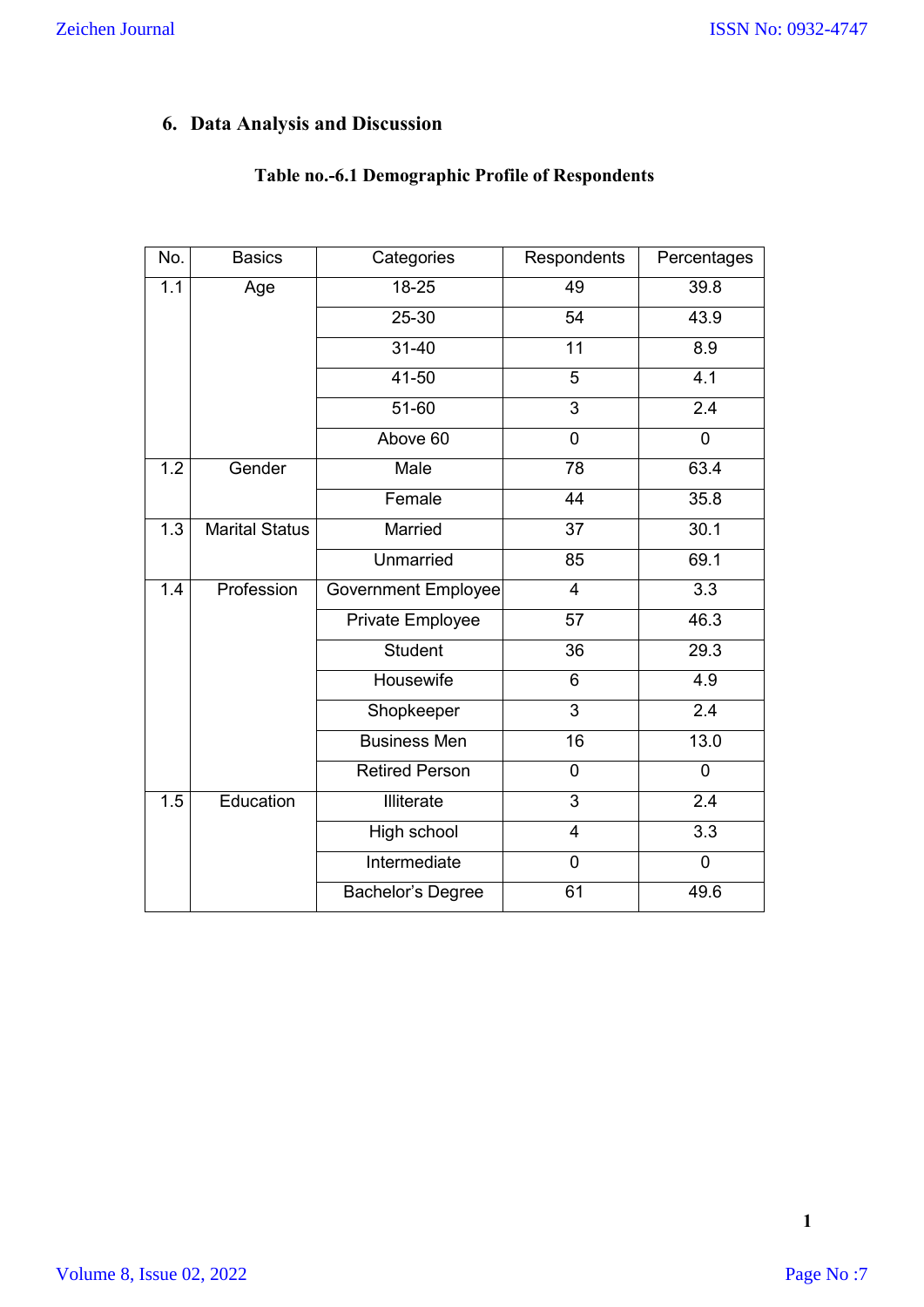|     |        | Master's Degree         | 49 | 39.8 |
|-----|--------|-------------------------|----|------|
|     |        | Others (Please specify) | 5  | 4.1  |
| 1.6 | Income | <b>Below 10000</b>      | 42 | 34.1 |
|     |        | 10000-20000             | 32 | 26.0 |
|     |        | 20000-30000             | 24 | 19.5 |
|     |        | 30000-40000             | 8  | 6.5  |
|     |        | 40000-50000             | 10 | 8.1  |
|     |        | Above 50000             | 6  | 4.9  |

Table No. - 1.1 shows that majority (43.9%) of the respondents are in the age group of 25- 30, the young customers. Majority (63.4%), of the respondents are male. Explains marital status of respondents, out of 122, (30.1%) are married and (69.1%) are unmarried. Private Employees share majority percentage i.e. 46.3% of Digital Payment usage. Next to it, students preferred digital payment. It shows that most of the respondents (49.6%) are Bachelor Degree holders. It explains that majority respondents are from income group of below 20000, i.e. 60.1%.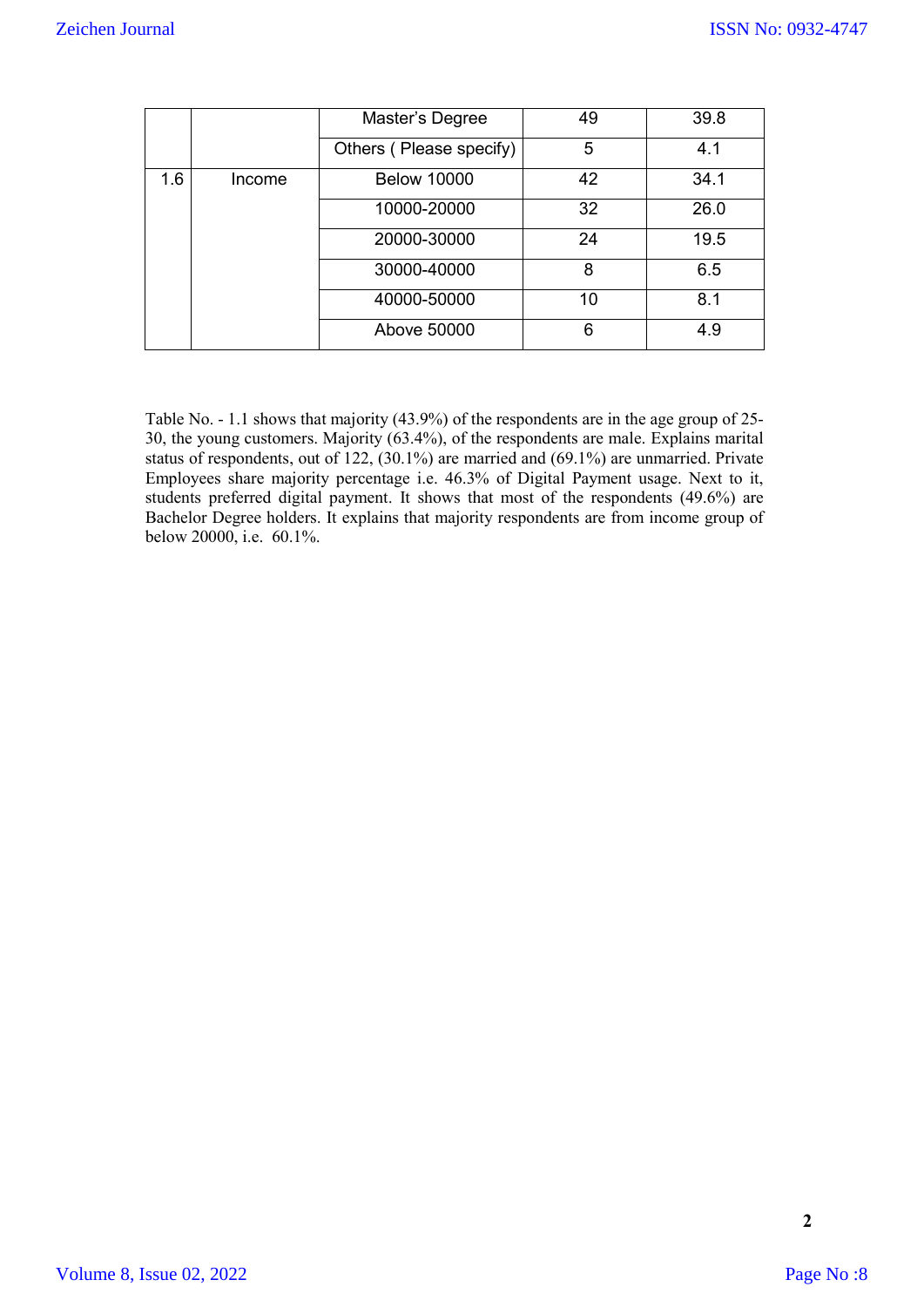| <b>No</b> | Questions                          | Categories                      | Respondents    | Percentage     |
|-----------|------------------------------------|---------------------------------|----------------|----------------|
| 2.1       | Have you used digital              | Yes                             | 102            | 82.9           |
|           | payment before<br>lockdown?        | No                              | 10             | 8.1            |
|           |                                    | <b>Some Extent</b>              | 10             | 8.1            |
| 2.2       | Purpose of usage of                | Mobile Recharge                 | 35             | 28.5           |
|           | Digital Payment before<br>lockdown | <b>Bill Payments</b>            | $\overline{7}$ | 5.7            |
|           |                                    | <b>Fund Transfer</b>            | 6              | 4.9            |
|           |                                    | <b>Shopping of Essentials</b>   | 8              | 6.5            |
|           |                                    | (Grocery, Medicine and<br>Milk) |                |                |
|           |                                    | Others (Please<br>Specify)      | $\overline{0}$ | $\overline{0}$ |
|           |                                    | All the above                   | 66             | 53.7           |
| 2.3       | Frequency of using                 | Daily                           | 25             | 20.3           |
|           | digital payment                    | Weekly                          | 41             | 33.3           |
|           |                                    | Monthly                         | 38             | 30.9           |
|           |                                    | Rarely                          | 15             | 12.2           |
|           |                                    | <b>Never</b>                    | 3              | 2.4            |

### **Table no.-2 Adoption and Usage Analysis of Respondents**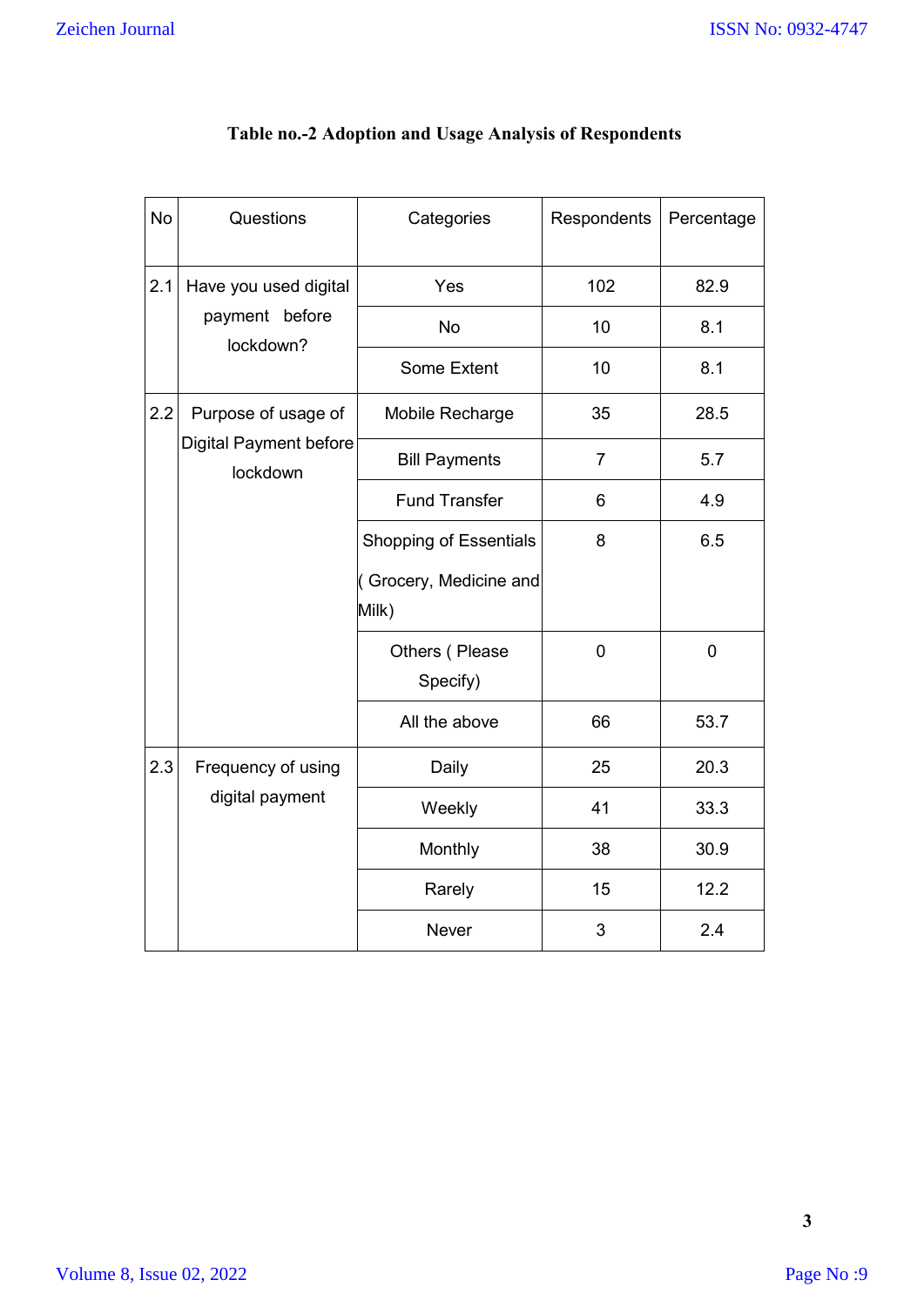| 2.4 | Modes of                             | Mobile Wallet (Paytm etc.)         | 47             | 38.2      |
|-----|--------------------------------------|------------------------------------|----------------|-----------|
|     | Payment                              | Internet Banking (                 | $\overline{7}$ | 5.7       |
|     |                                      | NEFT, RTGS)                        |                |           |
|     |                                      | Card Payments (Debit /             | 17             | 13.8      |
|     |                                      | Credit Card)                       |                |           |
|     | E-wallet (PayPal etc.)<br><b>ATM</b> |                                    | $\mathbf 1$    | 8.5       |
|     |                                      |                                    | $\overline{7}$ | 5.7       |
|     |                                      | All the above                      | 35             | 28.5      |
| 2.5 | Promoting<br>Factors-                | <b>Time Saving</b>                 |                | 9.8       |
|     |                                      | <b>Cost Saving</b><br>Easy to use  |                | $8 \cdot$ |
|     |                                      |                                    |                | 8.1       |
|     |                                      | 24 hrs. availability               | 13             | 10.6      |
|     |                                      | To avoid physical contact          | $\overline{7}$ | 5.7       |
|     |                                      | All the above                      | 78             | 63.4      |
| 2.6 | Offers by Digital<br>Payment         | <b>Discount</b>                    | 11             | 8.9       |
|     |                                      | Cash Back                          | 55             | 44.7      |
|     |                                      | <b>Gift Coupons</b>                | 5              | 4.1       |
|     |                                      | <b>Gift Cards</b><br>All the Above |                | 1.6       |
|     |                                      |                                    |                | 38.2      |
| 2.7 | Problems of                          | Lack of Knowledge                  | 6              | 4.9       |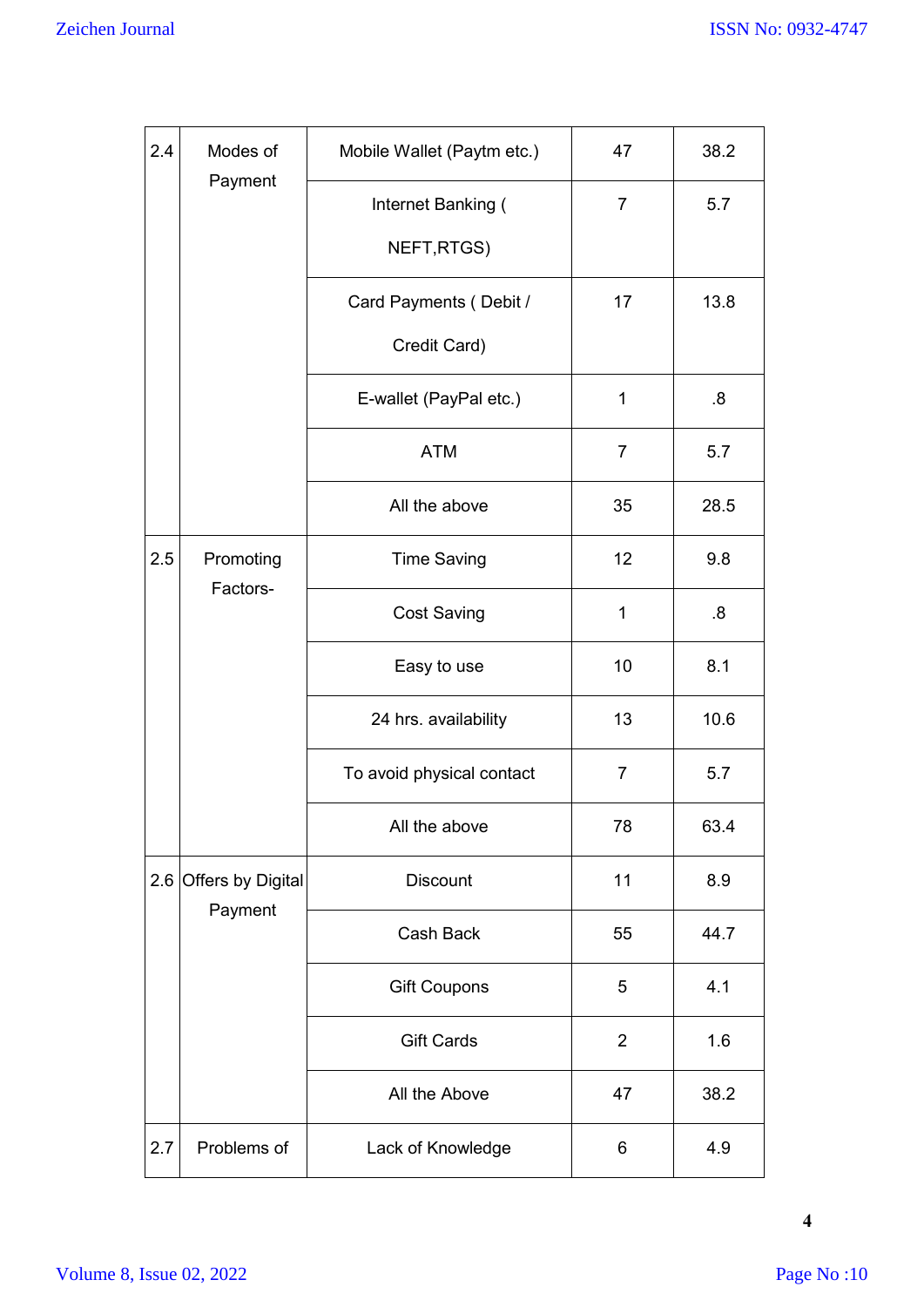|     | Digital<br>Payment             | Server of Network problem                     | 86             | 69.9        |
|-----|--------------------------------|-----------------------------------------------|----------------|-------------|
|     |                                | Threat of security                            | 15             | 12.2        |
|     |                                | The absence of habit of<br>using payment apps | 15             | 12.2        |
| 2.8 | Satisfaction<br>level of       | <b>Highly Satisfied</b>                       | 19             | 15.4        |
|     | Customer                       | Satisfied                                     | 91             | 74.0        |
|     |                                | Can't Say                                     | 12             | 9.8         |
|     |                                | <b>Dissatisfied</b>                           | 1              | .8          |
|     |                                | <b>Highly Dissatisfied</b>                    | $\mathbf 0$    | $\mathbf 0$ |
| 2.9 | Continuity of<br>using Digital | <b>Very Likely</b>                            | 51             | 41.5        |
|     | payment                        | Likely                                        | 54             | 43.9        |
|     |                                | Neutral                                       | 17             | 13.8        |
|     |                                | Unlikely                                      | $\overline{0}$ | $\mathbf 0$ |
|     |                                | <b>Very Unlikely</b>                          | 1              | 8.5         |

Table no. 2, 2.1 is the representation of the usage of digital payment before lockdown, and majority of the respondents said yes they used digital payment before lockdown. 2.2 reveals the purpose of usage of digital payment, majority respondents used digital payment for all purposes but among them usage of digital payment for mobile recharge is high.2.3 reveals the frequency of use of digital payment, most of the customers used digital payment weekly (41) and Monthly (38) respectively.2.4 represent Modes of Digital Payment preferred by customers. Mobile Wallet (Paytm etc.) is mostly (47) preferred or used during covid-19 lockdown.2.5 show that, major influencing factors for preference of digital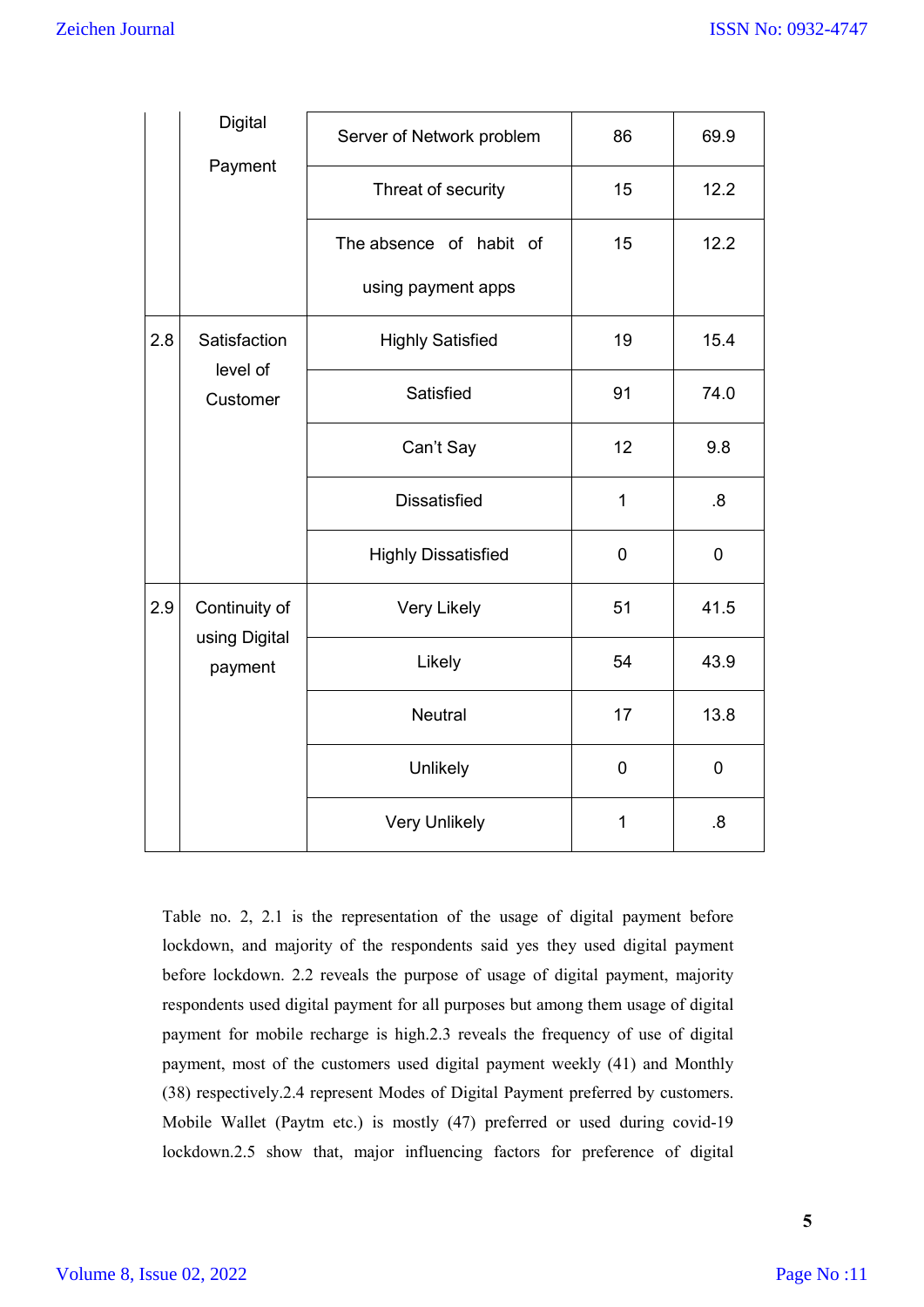payment are 24 hours availability, time saving and easy to use. Customers also said that due to covid-19 foravoiding physical contact with each other digital payment is necessary.2.6 explained that, customers mostly enjoyed (55) Cash back offer provided by digitalpayment.2.7 presents the data of problems of digital payment. At the time of using digital payment mostly (86) respondents faced problems related to Server or Network. According to 2.8, the most of the respondents (91) are satisfied with the usage of digital payment. 2.9 show the continuity of using digital payment. Majority respondents mentioned that they will continue use of digital payment even after pandemic situation.

### **7. Hypothesis Testing**

### **Hypothesis 1:-**

- H0: There is no significant relationship between Gender and usage of digital payment.
- H1: There is significant relationship between Gender and usage of digital payment.

### **Table no. 3 - Gender and Purpose of use of digital payment during covid-19 lockdown**

|                              |        |   | Asym     |
|------------------------------|--------|---|----------|
|                              |        |   | p        |
|                              |        | d | . $Sig.$ |
|                              | Value  | f | $(2 -$   |
|                              |        |   | sided)   |
| Pearson Chi-Square           | 11.67  | 5 | .040     |
|                              | 4      |   |          |
|                              | a      |   |          |
| <b>Likelihood Ratio</b>      | 13.118 | 5 | .022     |
| Linear-by-Linear Association | 3.407  | 1 | .065     |
| N of Valid Cases             | 122    |   |          |
|                              |        |   |          |

#### **Chi-Square Tests**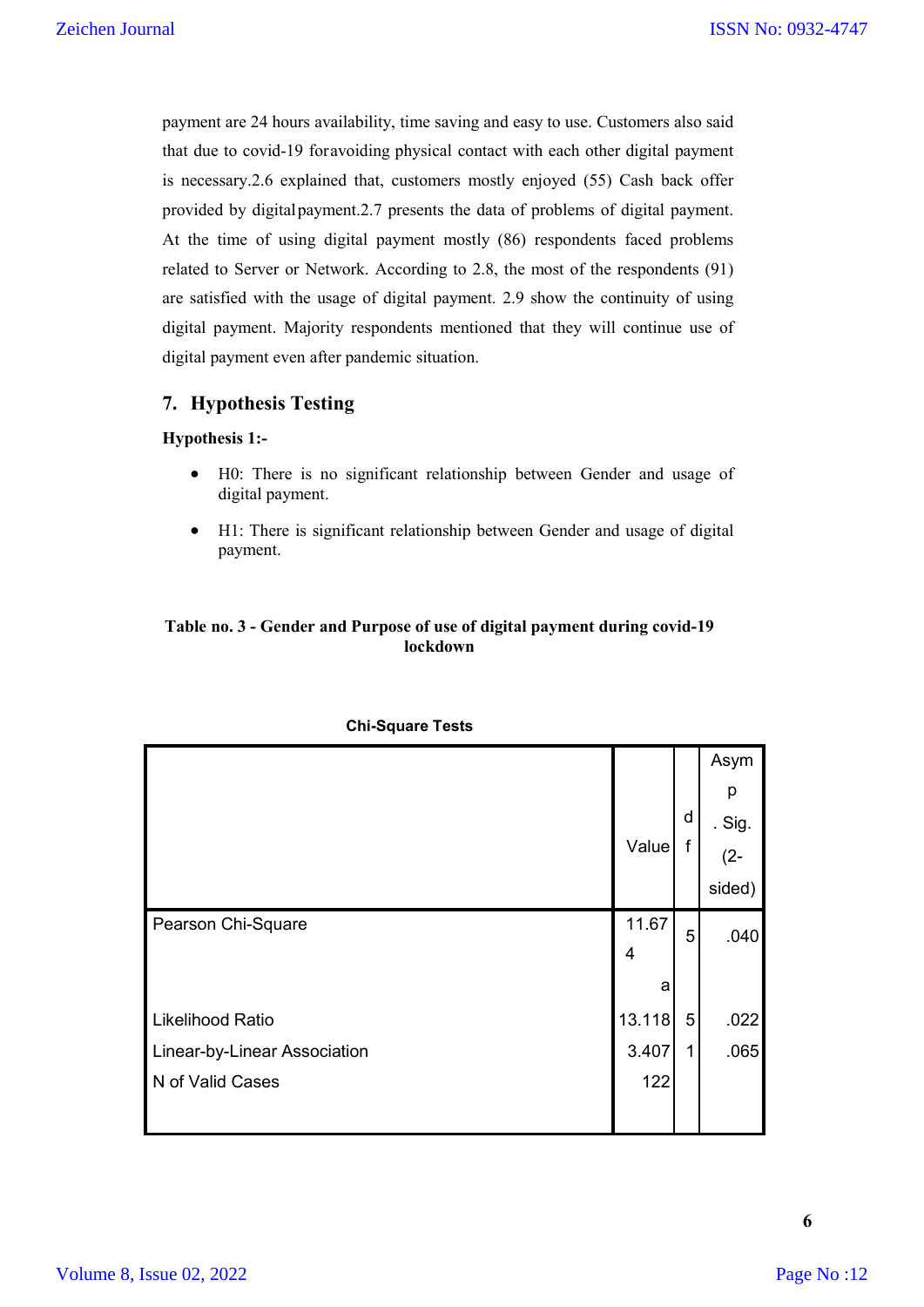|        | Purpose of use of digital payment during covid-19 lockdown     |         |       |          |                 |          |       |    |  |  |  |
|--------|----------------------------------------------------------------|---------|-------|----------|-----------------|----------|-------|----|--|--|--|
|        | Mobile<br>Shopping of<br><b>Bill</b><br>Fund<br>Other (<br>All |         |       |          |                 |          |       |    |  |  |  |
|        |                                                                | Recharg | Payme | Transfer | Essentials (    | Please   | the   | al |  |  |  |
|        |                                                                | e       | nts   |          | Grocery,        | Specify) | above |    |  |  |  |
|        |                                                                |         |       |          | Medicine, Milk) |          |       |    |  |  |  |
| Gender | Male                                                           | 18      | 8     | 4        | 3               |          | 42    | 76 |  |  |  |
|        | Female                                                         | 18      | 3     | $\theta$ | 6               | 0        | 16    | 43 |  |  |  |
| Total  |                                                                | 36      | 11    | 4        | 9               |          | 58    | 19 |  |  |  |

According to above analysis it is observed that, Asymp.sig (2-sided) values are less than 5% level of significance. Hence, there is no evidence to reject H1 and the researcher concluded that there is significant relationship between gender and purpose of usage of digital payment.

### **Hypothesis 2:**

- H0: There is no significant difference between usage of digital payment before Covid 19 and during Covid 19 pandemic
- H1: There is significant difference between usage of digital payment before Covid 19 and during Covid 19 pandemic.

#### **Table no-4.1**

#### **Paired Samples Statistics**

|      |                                                           |      |     | Std.      | Std.  |
|------|-----------------------------------------------------------|------|-----|-----------|-------|
|      |                                                           | Mean | N   | Deviation | Error |
|      |                                                           |      |     |           | Mea   |
|      |                                                           |      |     |           | n     |
| Pair | Number of times digital payment is                        |      |     |           |       |
| 1    | usedbefore lockdown                                       | 2.24 | 122 | 1.206     | .109  |
|      | Number of times digital payment is<br>usedduring lockdown | 2.57 | 122 | 1.052     | .095  |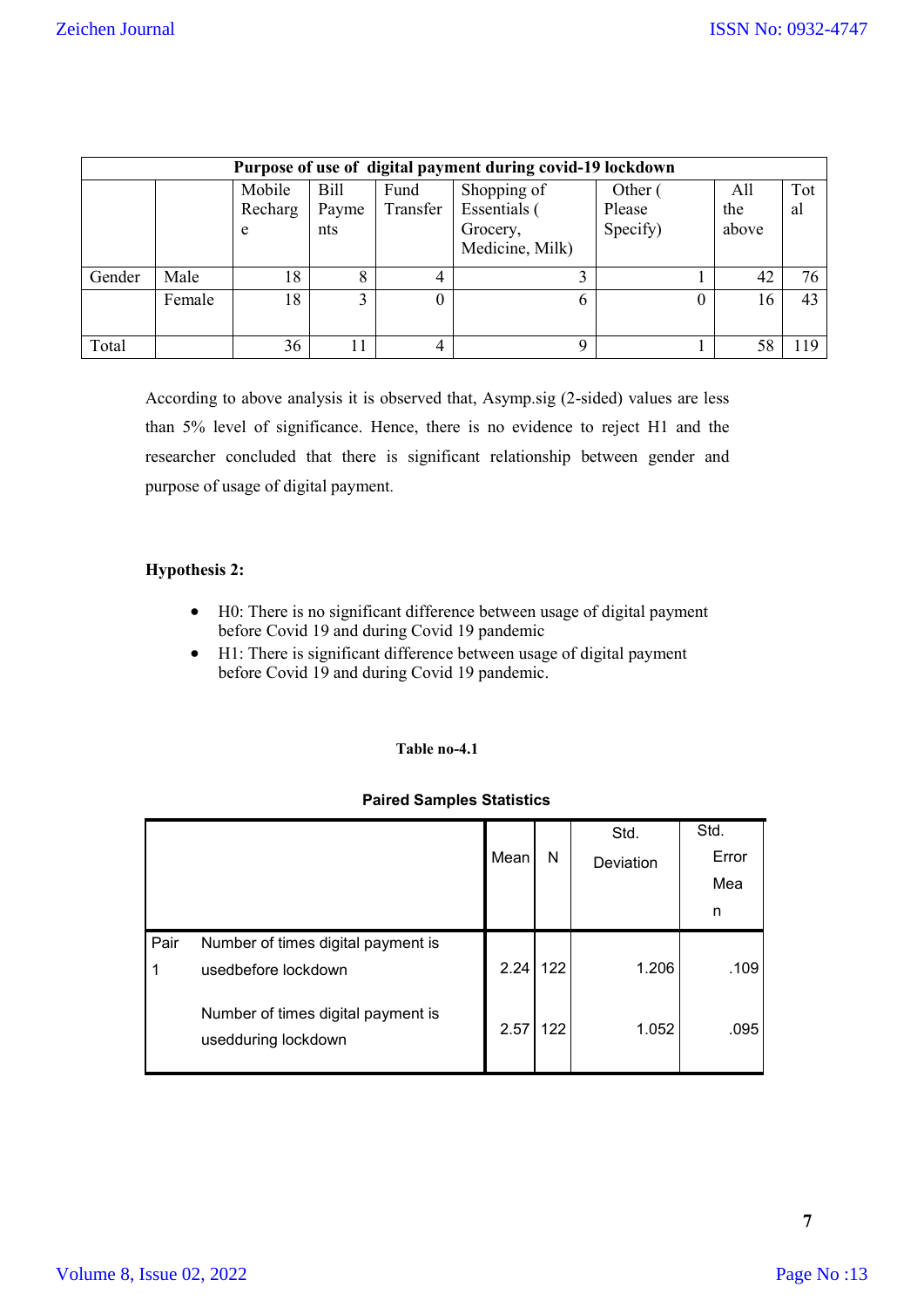### **Table No. 4.2**

### **Paired Samples Correlations**

|      |                                                | Ν   | Correlation Sig. |  |
|------|------------------------------------------------|-----|------------------|--|
| Pair | Number of times digital payment is used before |     |                  |  |
|      | lockdownand Number of times digital payment    | 122 | 0.549            |  |
|      | is used during                                 |     |                  |  |
|      | ⊧ockdown                                       |     |                  |  |

### **Table No. 4.3**

### **Paired Samples Test**

|   |                                                                                                                                                        | Mean | Std.<br><b>Deviation</b> | Std.<br>Error<br>Mean | 95%<br>Confidence<br>Interval of the<br><b>Difference</b><br>Upper<br>Lower |        | t     | df  | Sig.<br>$(2 -$<br>tailed) |
|---|--------------------------------------------------------------------------------------------------------------------------------------------------------|------|--------------------------|-----------------------|-----------------------------------------------------------------------------|--------|-------|-----|---------------------------|
| 1 | Pair How many<br>times have you<br>used digital<br>payment before<br>lockdown-How<br>many times<br>have you used<br>digital payment<br>during lockdown | .336 | 1.080                    | .098                  | .530                                                                        | $-142$ | 3.436 | 121 | .001                      |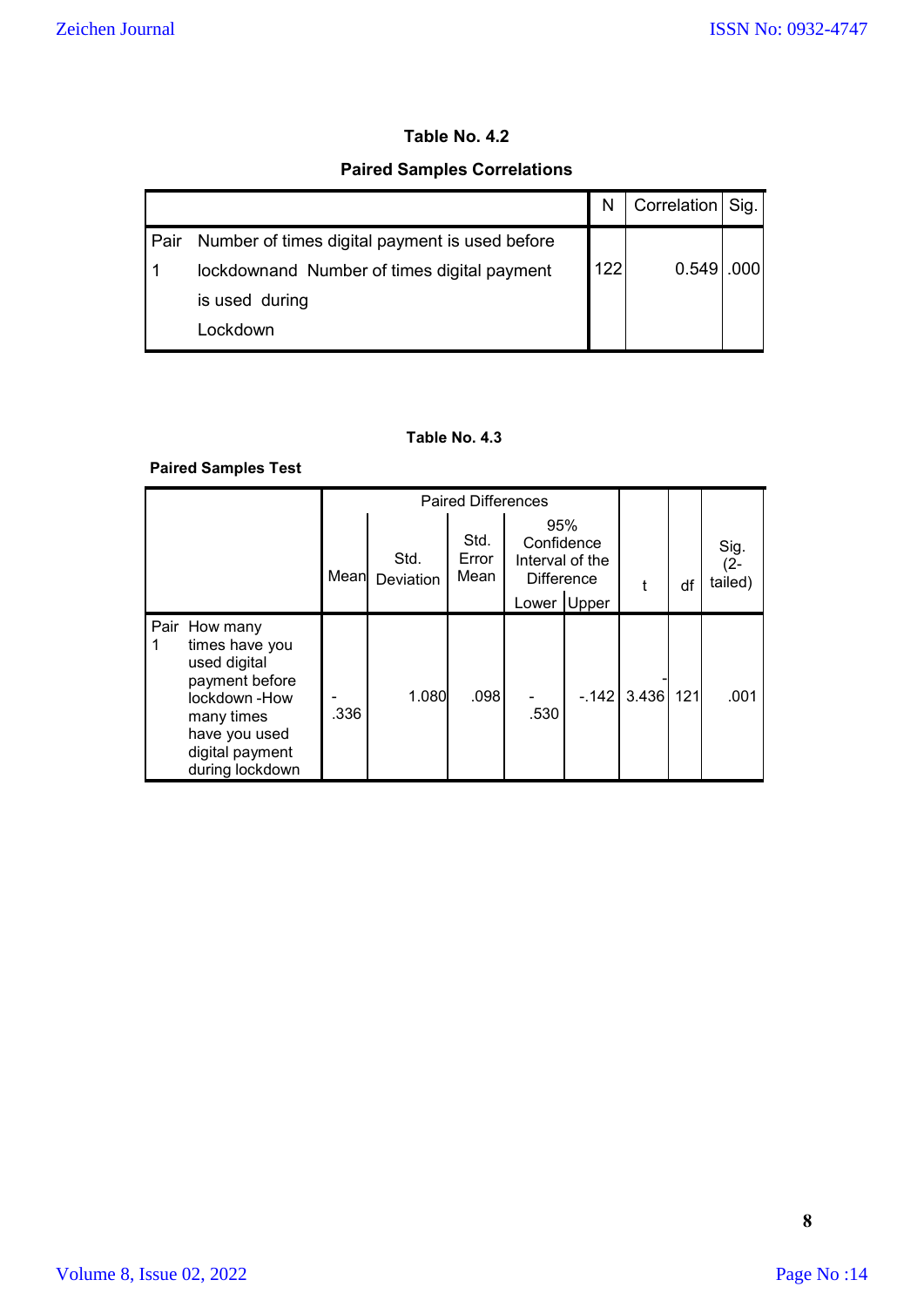From the above analysis, Sig. (2-tailed) value is less than 5% level of significant hence, researcher concluded that, H1 is accepted, and there is significant difference between usage before Covid-19 pandemic and usage during Covid-19 pandemic of digital payment.

### **8. Conclusion -**

Demonetization was just mere one small step towards digital India or cashless India. After this movement Indian citizens look forward to use digital payment but not actually used it wholeheartedly. From the study it can be concluded that majority of the respondents said that they used digital payment before lockdown. The respondents used digital payment for all purposes but among them for mobile recharge usage of digital payment are high. According to analysis among the modes of payments, Mobile Wallet was mostly used during lockdown. Then covid-19 pandemic occurred, and the picture has been changed. Suddenly raised covid- 19 pandemic in 2020, changed the thinking and lifestyle of human being across the world but specially made huge impact on Indian human being, who were strictly stick with theirtraditional method of payment. They have now shifted towards modern method of payment i.e. Digital Payment. During the lockdown digital payment usage was on peak due to time saving, 24 hours availability and easy to use factors and also the new norm i.e. social distancing. Customers have also enjoyed offers like discounts, cash back by using digital payment. Till last year the usage of digital payment was choice, but from this year of uncertain lockdown people were forced to use digital payment and now respondents prefer to continue the use of digital payment post lockdown. The urgent needs of essential goods forced the people to switch towards digital payment. From the study it can be concluded that, the crisis of covid-19 pandemic boosted the digital or cashless payment market in India.

### **9. References -**

Chawla A.(2020) "COVID-19 as a Catalyst in the Deeper Acceptance of Digital Payment Platforms", retrieved from https://www.counterpointresearch.com/covid-19 catalyst-digital- payment/#:~:text=Digital%20Payment%20Platforms- ,COVID%2D19%20as%20a%20Catalyst%20in%20the,Acceptance%20of%20Digital%20 Payment%20Platformsandtext=Looking%20at%20the%20impact%20of,damaged%20both %2C%20demand%20and%20supply.

Khosala S. (2020) "6 digital payment modes to look at during and post covid-19 outbreak" retrieved from https://www.financialexpress.com/money/6-digitalpayment-modes-to-look- at-during-and-post-covid-19-outbreak/1946141/.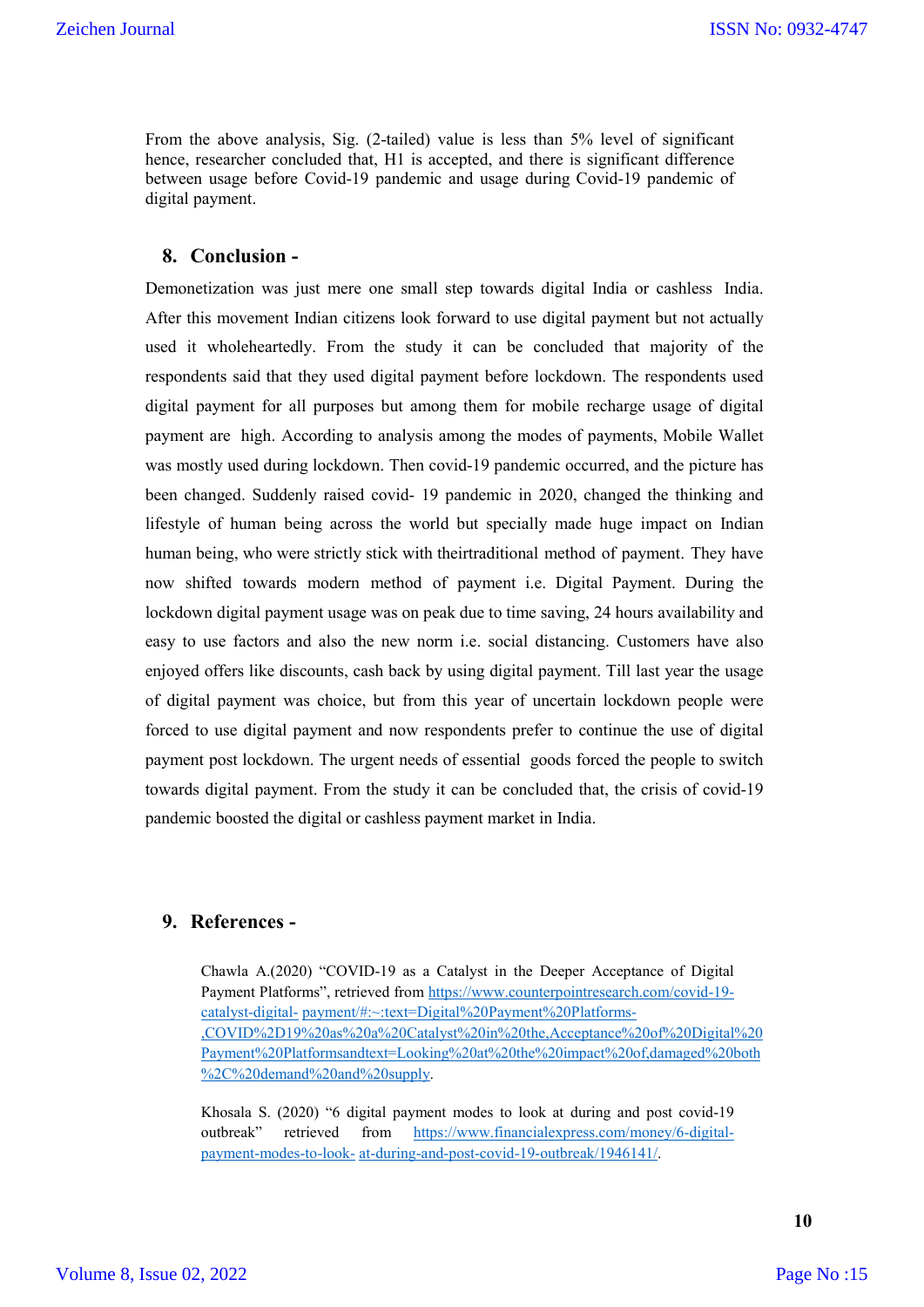PTI. (2020) "42 per cent Indians have increased use of digital payments during COVID-19 lockdown: Report"retrieved from from https://www.newindianexpress.com/business/2020/apr/14/42-per-cent-indians-haveincreased-use-of-digital-payments-during-covid-19-lockdown-report-2130059.html

Shrivastava A., Manikandan A., (2020) "Digital payments slip 30% on Covid-19 curbs", retrieved from https://economictimes.indiatimes.com/tech/internet/digitalpayments-slip-30- on-covid-19-curbs/articleshow/74665259.cms

Tondon V. (2020) "How COVID-19 Has Accelerated Online Payments Acceptance Globally", retrieved from https://yourstory.com/mystory/covid-19-accelerateddigital-payment-acceptance-globally

Xiao Y., Chorzempa M., (2020) "How digital payments can help countries cope with COVID-19, other pandemics: Lessons from China", retrieved fromhttps://www.weforum.org/agenda/2020/05/digital-payments-cash-and-covid-19 pandemics/

Sagayarani D., (2017) "Digital Payments in India", IOSR Journal of Business and Management (IOSR-JBM), retrieved from http://www.iosrjournals.org/iosrjbm/papers/Conf.17037-2017/Volume-9/5.%2028-33.pdf

Srishti (2019) "Digital Payment Mode: Reasons for growth and Hurdles in its way", RESEARCH REVIEW International Journal of Multidisciplinary, 4(3), retrieved from https://zenodo.org/record/2603036#.YNcWVugzbIU.